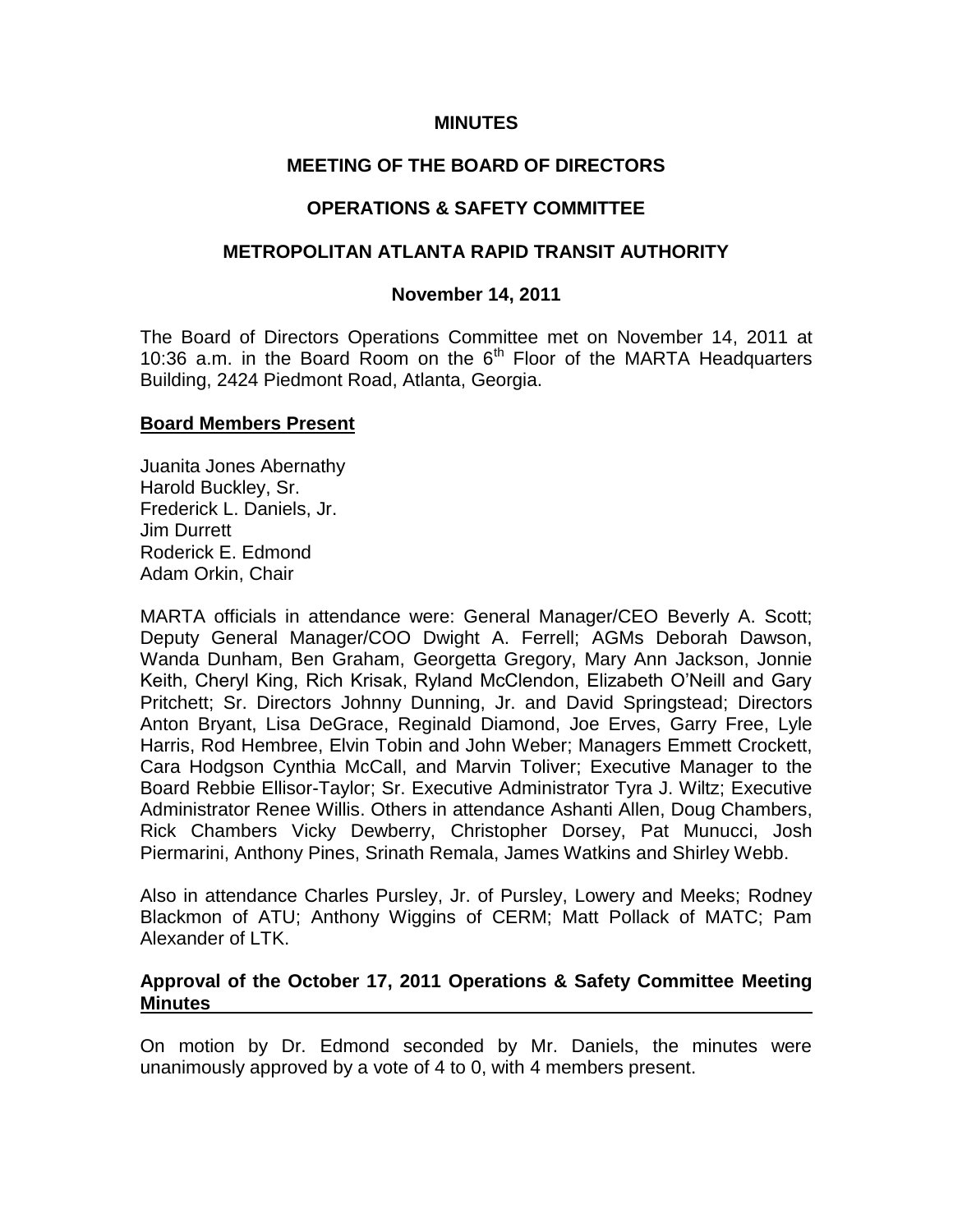# **Resolution Authorizing the Award of a Contract for the Procurement of Ford Transit Connect XLT Wagon Vehicles CP B23766**

Mr. Bryant presented this resolution for Board of Directors' approval authorizing the General Manager/CEO or her delegate to into a contract with Wade Ford for the procurement of ten (10) Ford Transit Connect XLT Wagon Vehicles.

Sixteen (16) vehicles are used by supervisors to monitor bus routes in Bus Operations. The vehicles are used daily by Bus Supervisors to monitor operators on their routes and provide immediate response to street incidents.

Ten (10) of these vehicles have met MARTA's replacement criteria of \$100,000 miles and are being replaced under this contract. The vehicles will then be retired and scheduled for auction.

Mr. Daniels asked how the fuel economy of the Ford Transit Connect XLT Wagon compares to that of the vehicles being replaced.

Mr. Bryant said the Ford Transit Connect XLT Wagon is built on a Ford Focus chassis which is a small four cylinder engine. The vehicles being taken out of service are eight (8) V8 sedans and two (2) Ford Escape SUVs. So there will be increase in fuel economy with these vehicles.

Mr. Daniels asked if staff will get more flexibility going from a car to a wagon.

Mr. Bryant answered yes. Field Supervisors were able to demo the wagons and they much preferred them over the previous vehicles because the wagons provide the capacity to easily carry support equipment and have side doors for access to materials as well as access from the rear. There is more usable space for Field Supervisors in this vehicle.

On motion by Mr. Durrett seconded by Mr. Daniels, the resolution was unanimously approved by a vote of 4 to 0, with 4 members present.

## **Resolution Authorizing the Award of Contract for John Deere Engine Exchange Program CP B24036**

Mr. Bryant presented this resolution for Board of Directors' approval authorizing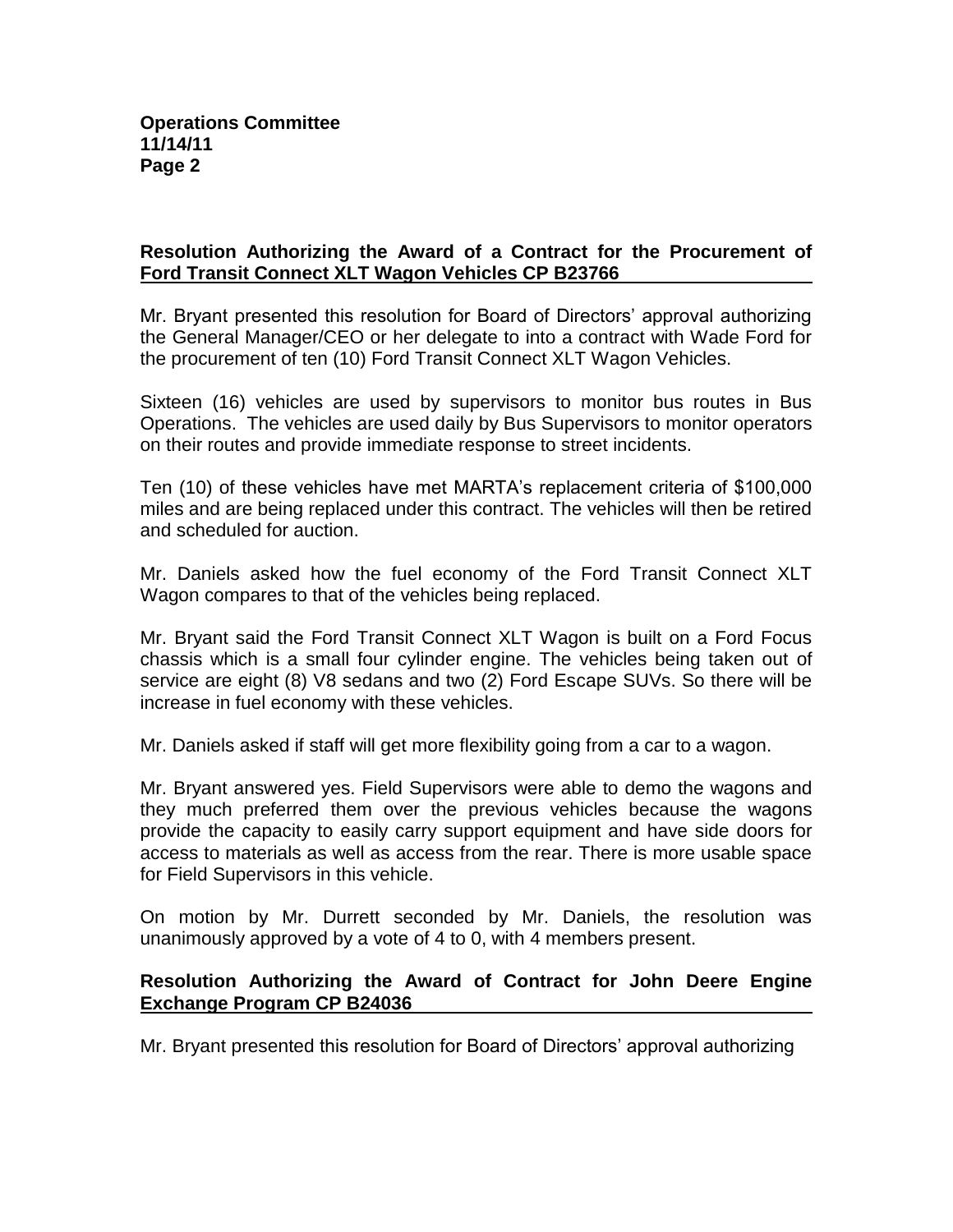the General Manager/CEO or her delegate to enter into a contract with W.W. Williams Southeast, Inc. for the John Deere Engine Exchange Program.

MARTA performs a major overhaul (mid-life) overhaul of every full-size bus at about six years or 250,000 miles. The Federal Lifecycle requirement is 500,000 miles or 12 years, whichever occurs first.

MARTA's fleet of 2006 model year New Flyer CNG buses, equipped with John Deere engines is coming due for overhaul over the next two years. The John Deer engine exchange contract will enable the Authority to purchase 54 remanufactured engines to replace engines in the 2006 New Flyer fleet in order to meet the Federal Lifecycle requirement.

Mr. Durrett asked where is W.W. Williams Southeast, Inc. located.

Mr. Bryant said they are an extensive regional firm with a base in the Atlanta area.

Mr. Durrett asked which contract requirements were the Albany, GA firm unable to meet.

Mr. Bryant said the firm was an actual John Deere dealer, a distributor of farm equipment, and not equipped to overhaul engines. He added that another firm, based outside of Georgia, downloaded the contract documents but decided that freight costs would cause their bid to be cost prohibited.

On motion by Mr. Durrett seconded by Mr. Daniels, the resolution was unanimously approved by a vote of 4 to 0, with 4 members present.

### **Resolution Authorizing the Solicitation of Proposals for an Audio Visual Information System (AVIS) RFP P24348**

Mr. Springstead presented this resolution for Board of Directors' approval authorizing the General Manager/CEO or her delegate to solicit for the procurement of an Audio Visual Information System.

This new Audio Visual Information System (AVIS) will convey information to MARTA patrons audibly via speakers and visually via electronic signs. This system will completely replace multiple existing systems that have reached the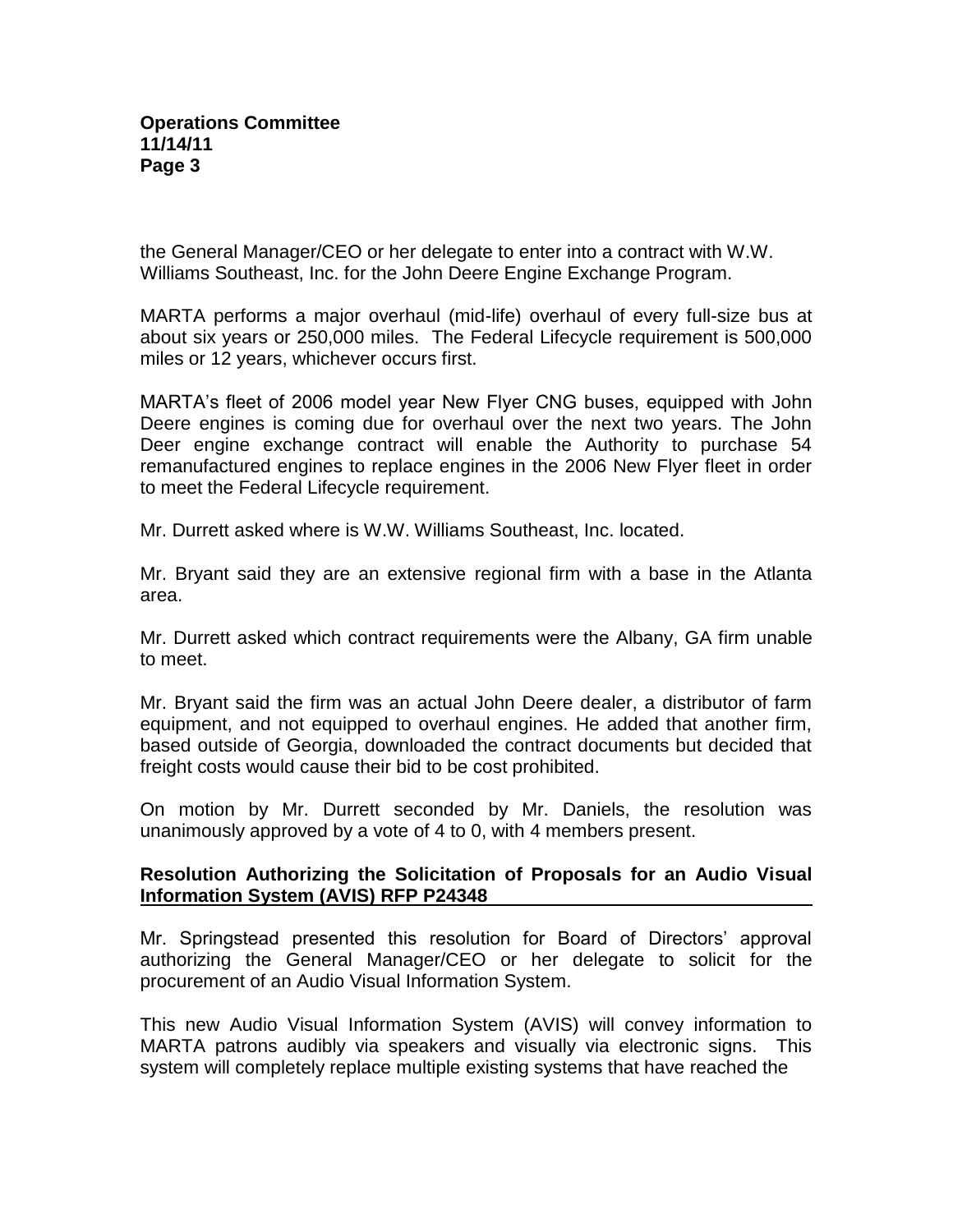end of their useful life and are no longer supported by the original manufacturers.

Mr. Daniels asked was this proposal made to the Board last year.

Mr. Springstead said staff made a proposal for the Train Control and SCADA Upgrade and several other systems projects. This is one of those systems; as well as, the Fire Protection System Upgrade. MARTA Staff is working to ensure that the systems within the stations are performing at an optimal level prior to the installation of the Train Control and SCADA Upgrade and the build of the new Integrated Operations Center (IOC). If a new "brain" is put in and the systems out in the stations are failing no quality data will be received.

Mr. Daniels said he recalls a proposal made last year of a high dollar amount that was similar to this one being discussed for the sound system.

Mr. Springstead said the Authority did re-advertise this one. Initially, it was to go out with only a Public Address (PA) product. After considering the addition of screens, Staff felt putting a full ADA compliant audible and visual system in at the same time would be more beneficial for MARTA.

Mr. Daniels said this was the audio proposal that came before the Board last year. Staff is bringing it back and enhancing it with video.

Mr. Springstead said that is correct. Staff pulled it back and enhanced it.

Mr. Daniels asked if this project will be compatible with MARTA's train control system going forward.

Mr. Springstead answered yes.

Mr. Daniels asked if there is an opportunity for marketing revenue enhancements in terms of the visual piece so that MARTA can offset some of the costs.

Mr. Springstead said the Signpost system includes 100+/- signs. Putting in AVIS fully ADA compliant would likely be in the 600-700 signs range. There is tremendous opportunity to look at revenue-streaming opportunities. This is a four-year build out; so Staff has time to organize, plan and put a strategy in place.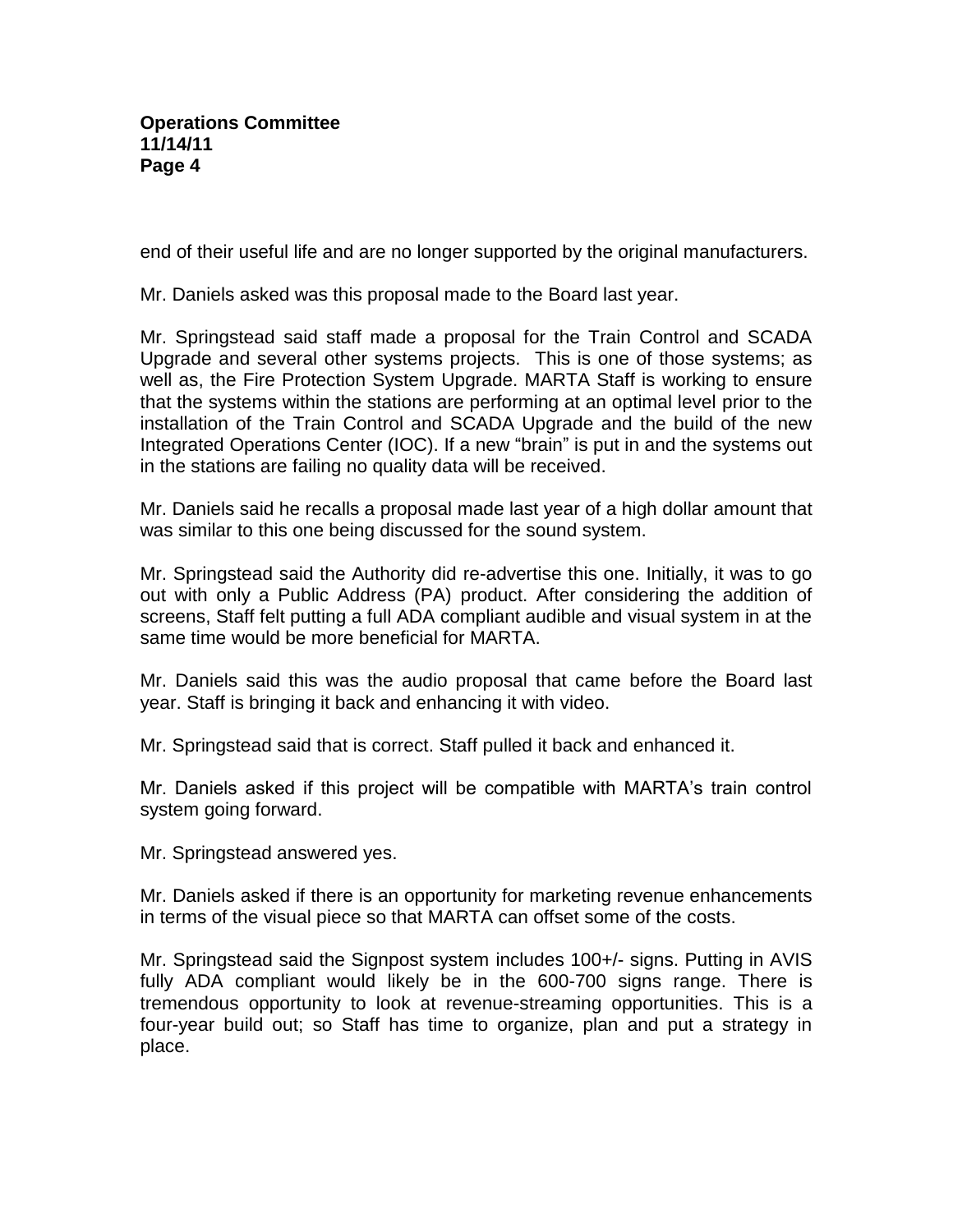Mr. Daniels said he would like to see a those plans as the project moves forward.

Mr. Orkin said everything ties in to the Operations; the voices we hear on the trains will tie into the stations and everything can be operated internally and work will be done with Marketing to see how much revenue can be generated for the signage.

Mr. Springstead said that is correct.

On motion by Mr. Durrett seconded by Mr. Daniels, the resolution was unanimously approved by a vote of 5 to 0, with 5 members present.

### **Briefing – Restroom Access for Bus Operators**

Ms. Jackson briefed the Committee on the issues pertaining to restroom access for Bus Operators.

Recently, a MARTA Bus Operator contacted the MARTA Board and management staff alleging two things:

- 1. Access to restroom facilities for Bus Operators is inadequate
- 2. Bus Operators are left with no choice but to violate MARTA rules for taking breaks, for which they are subject to discipline

## *Bus Operations Environment*

- All MARTA bus routes terminate at a rail station on one end of the route
- All MARTA rail stations have restroom facilities for employees, including bus operators
- 29 routes (32%) have a MARTA rail station on both ends of the route
- Of the 62 remaining routes, 34 (55%) terminate at end of line stations where no public restrooms are available
- In cases where no restroom is available at the non-station end of the line, Bus Operators are expected to use the facilities when they return to a rail station
- The average round trip running time for MARTA routes is 90 minutes
- Ten (10) routes have round trip running time between 120-135 minutes have and end-of-line locations with no bathroom access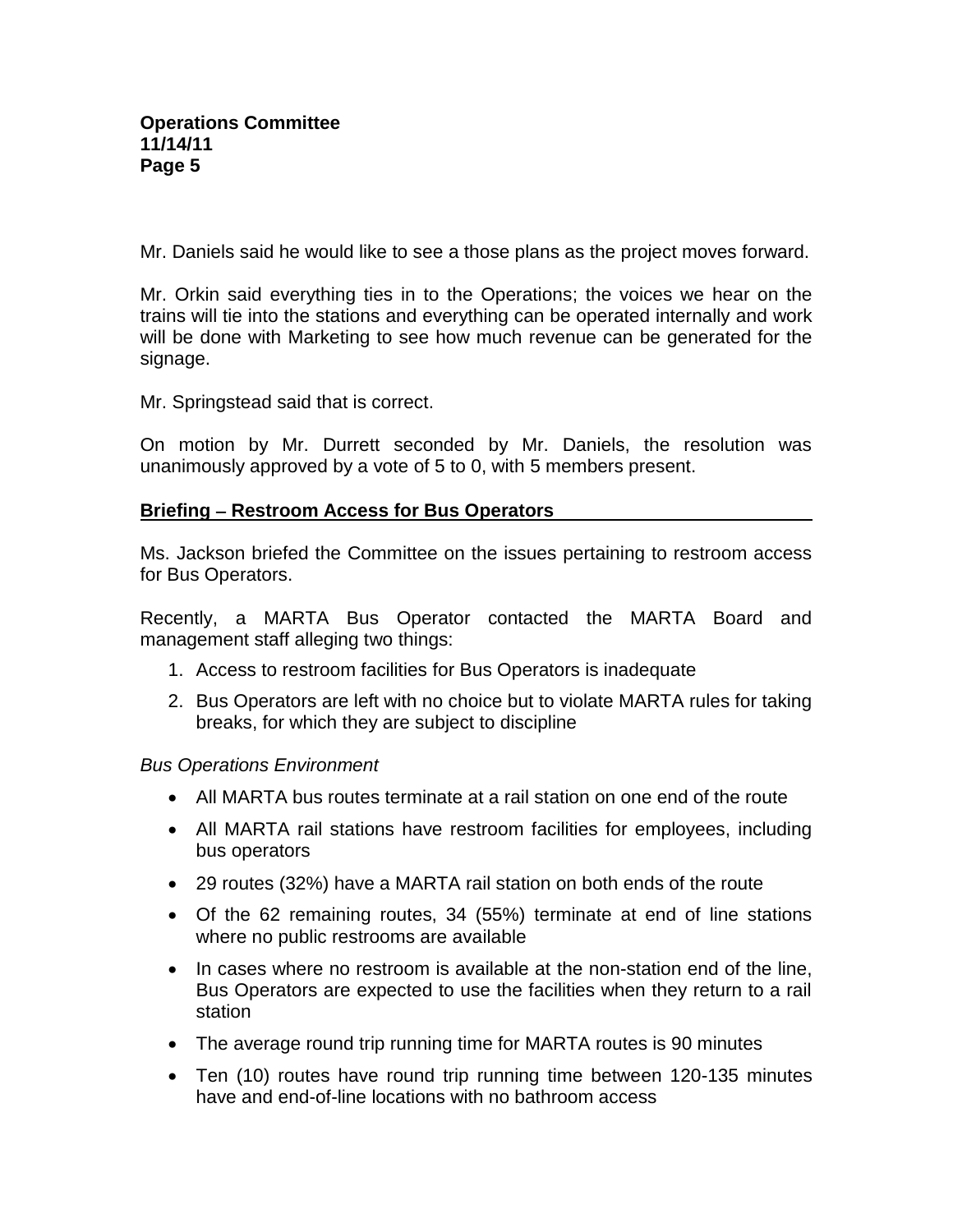### **Operations Committee 11/14/11 Page 6**

- Bus Operator assignments are chosen in order of seniority
- Bus Operators choose their assignment three times per year ("Mark-Up")

## *Transit System Planning Considerations*

- To determine the end of the line location, primary consideration is given to provide a safe and adequate turn around for the vehicles to return in the opposite direction
- Once the primary consideration is addressed satisfactorily, additional consideration is given to locating the end of the line near a restroom facility if possible

*Example of a "worst case" bus route (regarding restroom access):*

- Route 32 Bouldercrest originates from the Civic Center Rail Station
- A round trip is about 2 hours and 15 minutes during peak periods
- No restroom at the non-rail station end of the line
- Layover time at Civic Center averages 14 minutes; range is 5 to 33 minutes

## *Bus Operations Work Rules*

- Unauthorized Stops
	- $\circ$  Bus Operators are prohibited from stopping their bus while inservice during peak hours except in an emergency. In all cases the bus must not inhibit the flow of traffic.
	- o Bus Operators may stop only at MARTA's designated locations (marked bus stops, out of traffic) to use the restroom (bus must be safely secured with parking brake set, in neutral gear, four-way flashers on, engine off).
- $\triangleright$  Relieving the call of nature
	- $\circ$  Bus Operators are prohibited from relieving the call of nature on or around Authority vehicles or property or in any place other than an authorized restroom

## *Benchmark of Other Transit Agencies*

- WMATA
	- o Coordinated restroom breaks with the Operations Control Center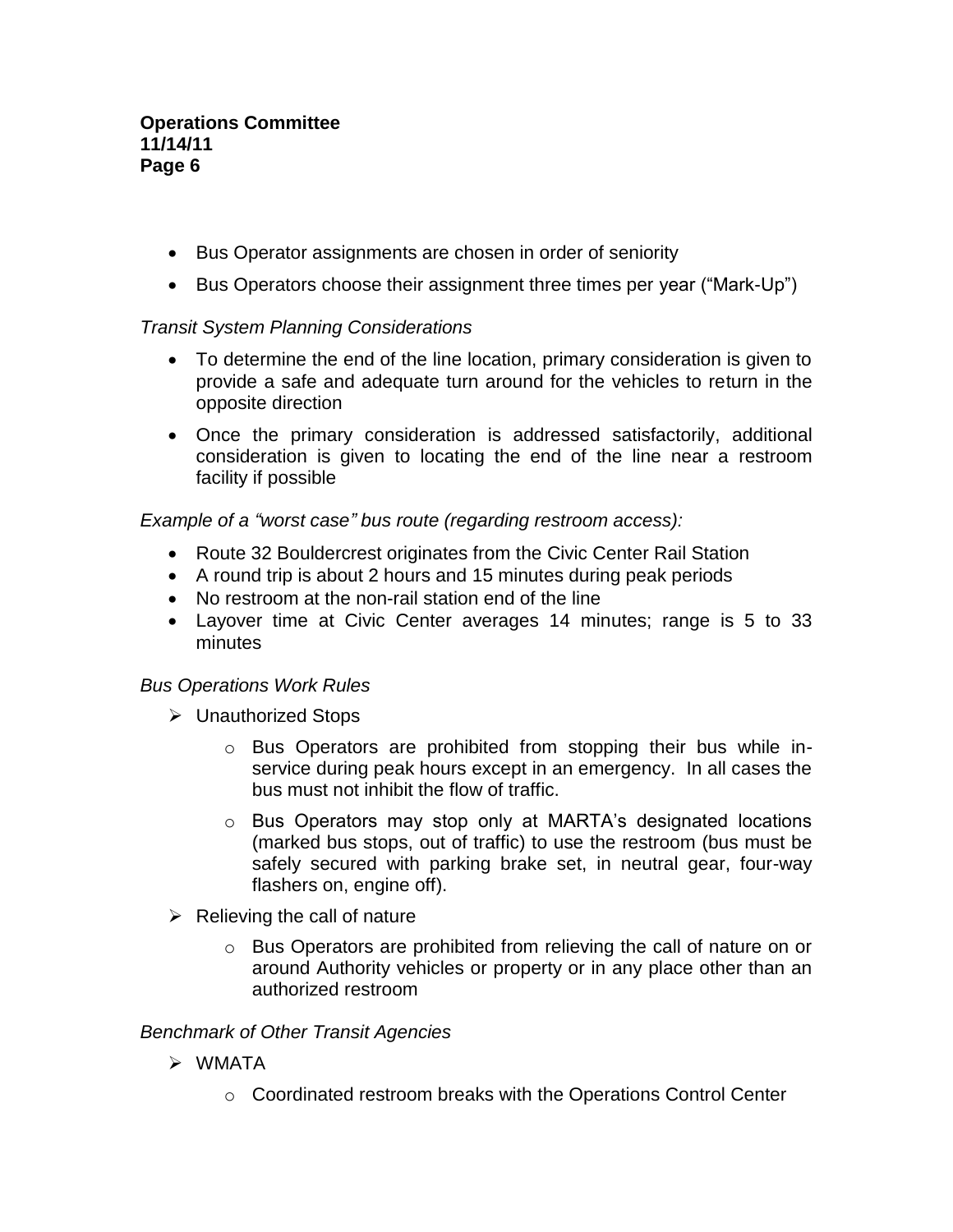### **Operations Committee 11/14/11 Page 7**

- $\triangleright$  Chapel Hill Transit
	- o May stop along their route at authorized restrooms
- $\triangleright$  New York City Transit
	- $\circ$  Take a personal break upon arrival at the end of the line
- MUNI
	- o Transit systems pay the merchants for restroom access
- $\triangleright$  Memphis Transit
	- o Operators are allowed to find safe places along their routes

## *Solutions Suggested by Bus Operator*

- $\triangleright$  For those routes with lengthy running times and no restroom at the nonterminal end of the line:
	- o Allow Operators to go off-route to access restrooms
	- o Place portable restrooms at end of the line locations

## *Management Response to Suggestions*

- Allowing Bus Operators to take buses off route is a safety concern. All street configurations are not suitable to bus traffic. Also, taking buses off streets to locations such as parking lots is hazardous.
- It is unlikely that either neighborhood residents or the local jurisdictions would permit portable toilets to be installed (and we would incur costs for servicing the toilets).

## *Other Possible Solutions*

- $\triangleright$  For routes that do not have an end of the line restroom and have lengthy running times:
	- o Modify lay-over time at stations to ensure there is adequate time to use restroom facilities (increases cost).
	- $\circ$  Assign staff to identify possible mid-route locations (gas stations, convenience stores, etc.) where buses can safely stop in urgent situations.

Mr. Orkin thanked Ms. Jackson for the briefing. He added that the issue of restroom access for operators is easy to handle; therefore, Board involvement is not necessary.